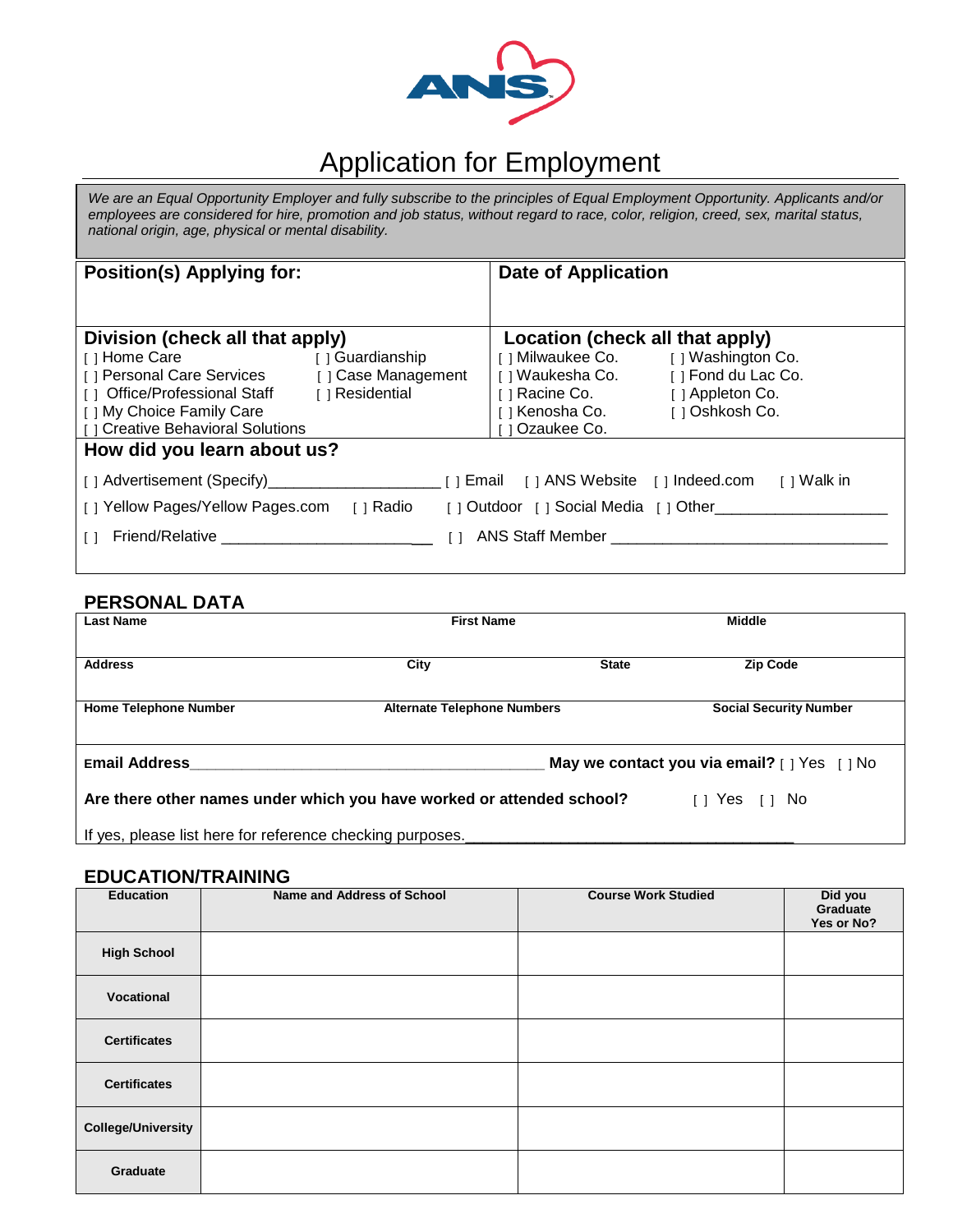

## **EMPLOYMENT HISTORY**

Starting with your PRESENT or MOST RECENT EMPLOYER list in consecutive order ALL EMPLOYMENT for at least the past THREE employers.

| <b>Most Recent Employer</b> | Dates Employed<br><b>FROM</b><br>$\overline{10}$ | <b>Position Held</b>   |
|-----------------------------|--------------------------------------------------|------------------------|
|                             |                                                  |                        |
| <b>Address</b>              | <b>Telephone Number</b>                          | <b>Job Duties</b>      |
|                             |                                                  |                        |
| Supervisor                  | <b>Reason for Leaving</b>                        | <b>May We Contact?</b> |
|                             |                                                  | $[ ]$ Yes $[ ]$ No     |
| <b>Previous Employer</b>    | Dates Employed<br><b>FROM</b><br><b>TO</b>       | <b>Position Held</b>   |
|                             |                                                  |                        |
| <b>Address</b>              | <b>Telephone Number</b>                          | <b>Job Duties</b>      |
|                             |                                                  |                        |
| <b>Supervisor</b>           | <b>Reason for Leaving</b>                        | <b>May We Contact?</b> |
|                             |                                                  | $[]$ Yes $[]$ No       |
| <b>Previous Employer</b>    | <b>Dates Employed</b><br><b>FROM</b><br>TO       | <b>Position Held</b>   |
|                             |                                                  |                        |
| <b>Address</b>              | <b>Telephone Number</b>                          | <b>Job Duties</b>      |
|                             |                                                  |                        |
| <b>Supervisor</b>           | <b>Reason for Leaving</b>                        | <b>May We Contact?</b> |
|                             |                                                  | $[ ]$ Yes $[ ]$ No     |

| Best Time Too Contact You is:                                                                          | AM / PM                                                                    |
|--------------------------------------------------------------------------------------------------------|----------------------------------------------------------------------------|
| Have you ever completed an application with us before?                                                 | $\begin{bmatrix} 1 \end{bmatrix}$ Yes $\begin{bmatrix} 1 \end{bmatrix}$ No |
| If yes provide date: ________________                                                                  |                                                                            |
| Have you previously been employed with us?<br>If yes provide dates: $\qquad \qquad$ to $\qquad \qquad$ | $\begin{bmatrix} 1 & \text{Yes} & 1 \end{bmatrix}$ No                      |
| Are any of your friends and or relatives other than a spouse<br>employed at this company?              | $\begin{bmatrix} 1 & \text{Yes} & \text{I} & \text{No} \end{bmatrix}$      |
| If yes, state name and relationship                                                                    |                                                                            |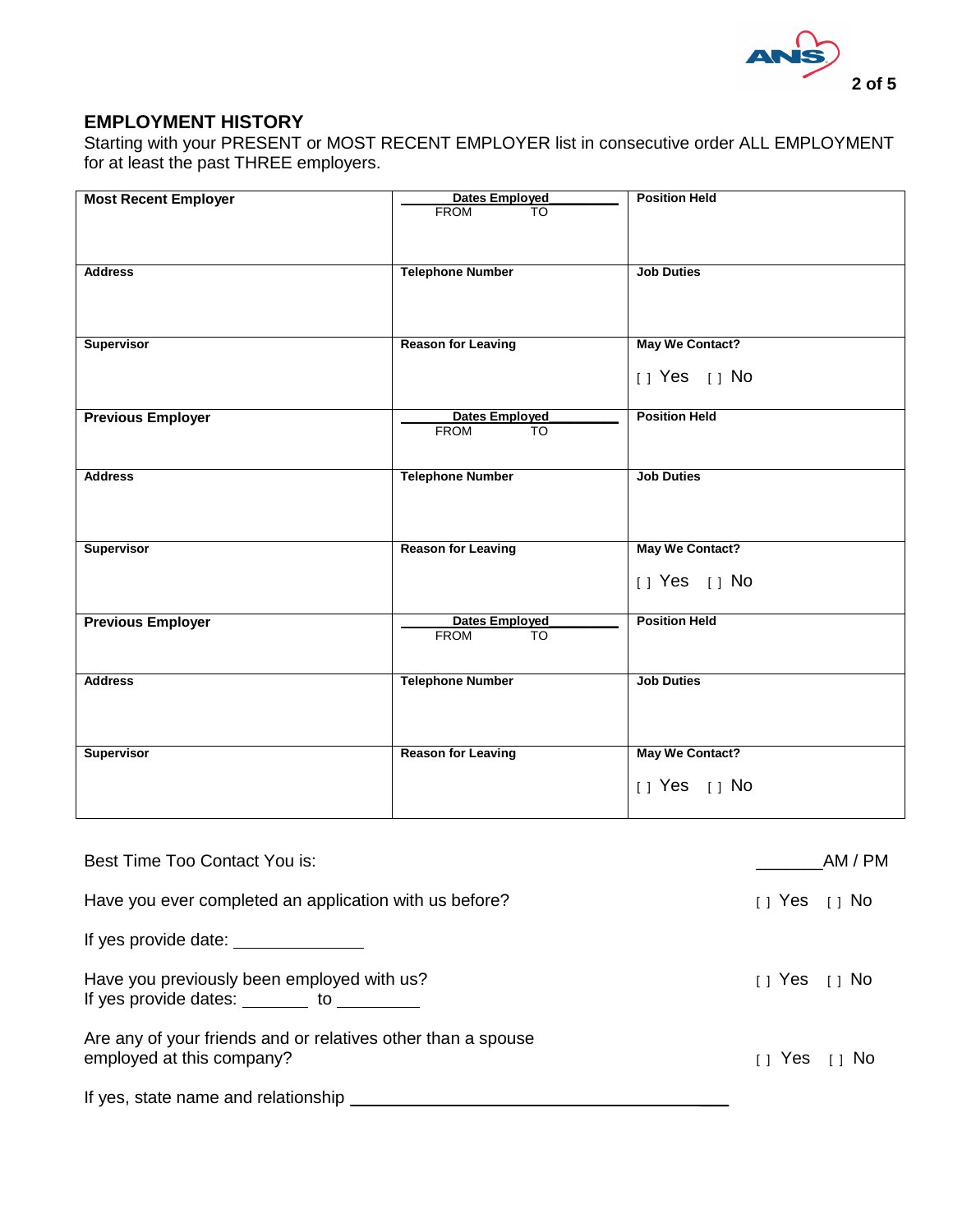

Are you at least 18 years old? The state of the state of the state of the state of the state of the state of the state of the state of the state of the state of the state of the state of the state of the state of the state *If not, your employment will be subject to verification that you meet state/federal minimum age requirements for the type of work you are applying for and have obtained a valid work permit.*

| Are you legally authorized to work in the United States?<br>If hired, you will be required to provide proof of work authorization                            |                        |                                                                                                                | $\begin{bmatrix} 1 & \text{Yes} & 1 \end{bmatrix}$ No |
|--------------------------------------------------------------------------------------------------------------------------------------------------------------|------------------------|----------------------------------------------------------------------------------------------------------------|-------------------------------------------------------|
| <b>Desired Salary</b>                                                                                                                                        | $\frac{1}{2}$ per hour |                                                                                                                |                                                       |
| Date you can start                                                                                                                                           |                        |                                                                                                                |                                                       |
| Are you available to work? [ ] Weekends [ ] $\Box$ Holidays [ ] $\Box$ Odd shifts                                                                            |                        |                                                                                                                |                                                       |
|                                                                                                                                                              |                        | [] Full Time (Please indicate 1 <sup>st</sup> 2 <sup>nd</sup> 3 <sup>rd</sup><br>shift)                        |                                                       |
|                                                                                                                                                              |                        | [ ] Part Time (Please indicate AM PM NOC, Specify Times: ________)                                             |                                                       |
|                                                                                                                                                              |                        | $\begin{pmatrix} 1 \\ 1 \end{pmatrix}$ Temporary (Please indicate dates $\begin{pmatrix} 1 \\ 1 \end{pmatrix}$ |                                                       |
| Do you have reliable transportation to travel from client to client or to office locations? [1] Yes [1] No                                                   |                        |                                                                                                                |                                                       |
| Are you bringing a client and or have a current client with our agency? $\begin{bmatrix} 1 \\ 2 \end{bmatrix}$ Yes $\begin{bmatrix} 1 \\ 1 \end{bmatrix}$ No |                        |                                                                                                                |                                                       |
| If yes state client's name and relationship:                                                                                                                 |                        |                                                                                                                |                                                       |

### **REFERENCES**

*Please provide the names of three business references that are not related to you.*

| <b>Name</b> | <b>Phone Number</b> | <b>Address</b> | <b>Years Known and</b><br><b>What Capacity</b> |
|-------------|---------------------|----------------|------------------------------------------------|
|             |                     |                |                                                |
|             |                     |                |                                                |
|             |                     |                |                                                |
|             |                     |                |                                                |
|             |                     |                |                                                |
|             |                     |                |                                                |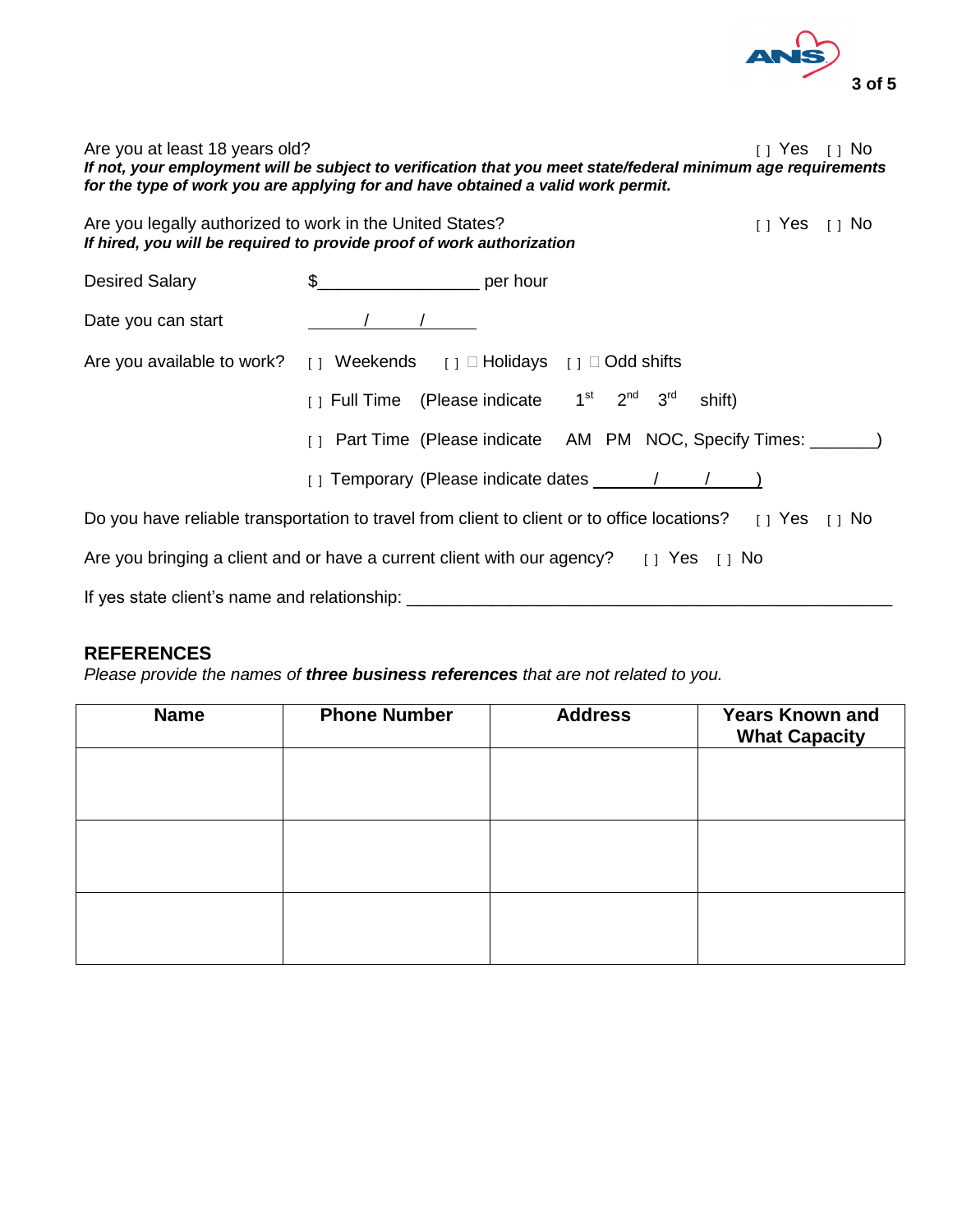

### **APPLICANT: Please read the following carefully before signing this application.**

- I certify the information given by me is true in all respects.
- I understand that the misrepresentation or omission of facts on this application, on my resume or during any stage of the hiring process may eliminate me from further consideration or if discovered after hire may result in the termination of my employment.
- I understand that the information contained in this employment application or my being invited to participate in any stage of the hiring process is NOT intended to create an employment contract between this Company and myself. If an employment relationship is established, I understand that I have the right to terminate my employment at any time, for any reason or no reason, with or without notice, and this Company has the right to terminate my employment at any time, for any reason or no reason, with or without notice. This Company's policies and procedures, including employment at-will, cannot be modified in any way without express written intent to do so by the senior business leader of this organization.
- I understand that an offer of employment is contingent on my providing sufficient documentation necessary to establish my identity and eligibility to work in the United States.
- Unless otherwise noted above, I authorize this Company and its representatives to contact my prior employers, former supervisors and company personnel, schools and all others for the purpose of verifying the information I have supplied during the selection process and for obtaining job-related information regarding my knowledge, skills, abilities, performance of duties and compliance with policies. I authorize my prior employers to provide this Company any job-related information, personal or otherwise, they may have regarding me and I release this Company and them from any liability resulting from the release of this information. I further authorize all employers, schools and other persons to provide any information or transcripts that may be requested by this Company which will be used to determine if I am qualified to perform the job duties for which I am applying.
- I understand that the company may conduct a criminal background investigation of me for the position for which I am applying and that a separate authorization to do so will be required. A conviction is not an automatic bar to consideration and/or employment

#### **By signing below, I acknowledge that I have read and understand the above statements.**

\_\_\_\_\_\_\_\_\_\_\_\_\_\_\_\_\_\_\_\_\_\_\_\_ \_\_\_\_\_\_\_\_\_\_\_\_\_\_\_\_\_\_\_\_\_\_\_\_\_\_\_\_\_\_\_\_\_\_\_\_\_\_\_\_\_\_\_\_\_

Date **Date** (Signature of Applicant)